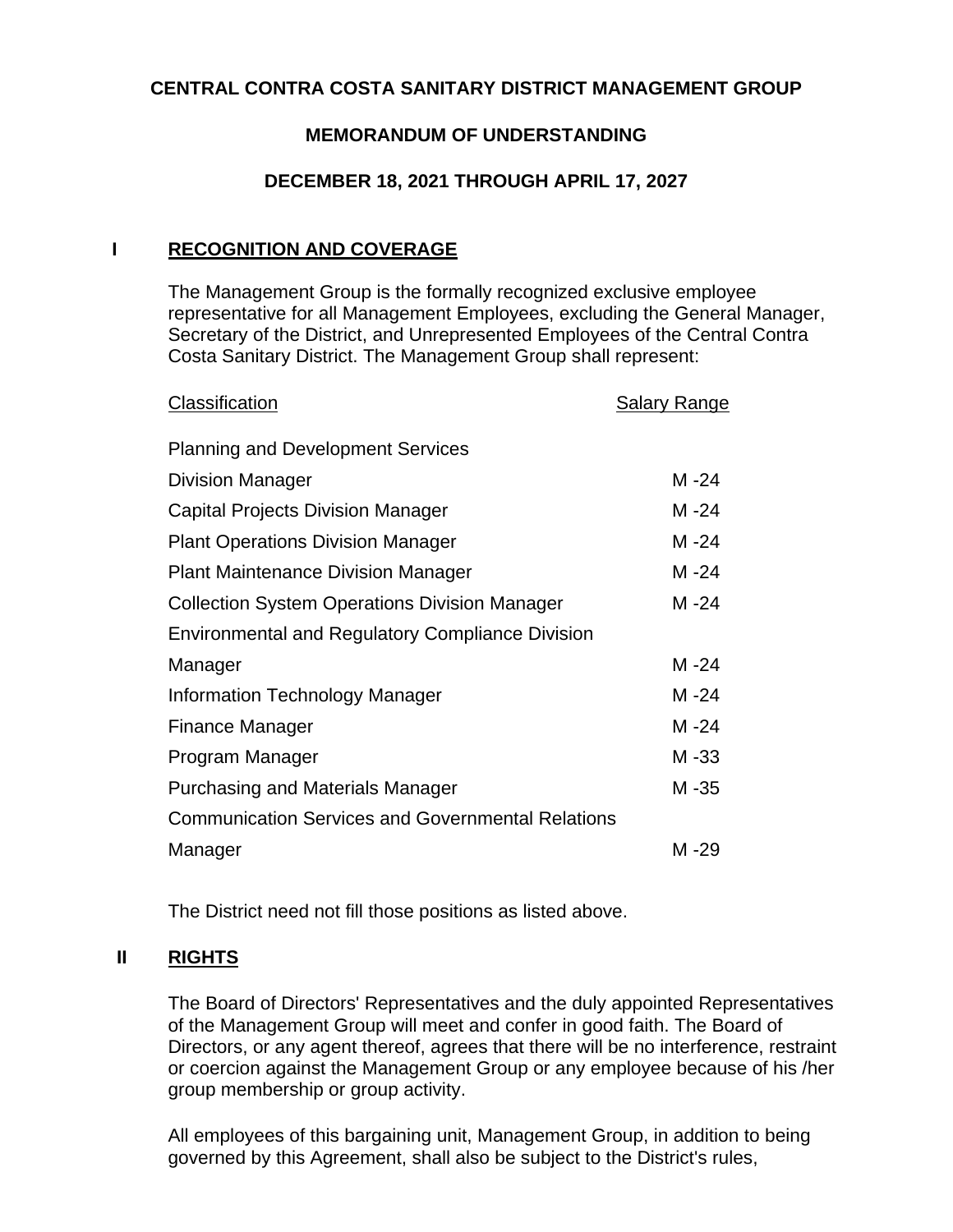regulations, and policies having general applicability to employees of the District and any subsequent rules, regulations, and policies that may be promulgated in the future, so long as they do not conflict with this Agreement, past practices, or the law.

Issues affecting employment which arise from members of the Management Group concerning the interpretation or application of the District's rules, regulations, or policies shall be discussed between the Manager, Manager's Supervisor, and the General Manager in a good faith attempt to resolve the issue. If they cannot reach a solution, the Board of Directors will hear the issue and make the final decision.

# **III TERM**

This Memorandum of Understanding shall remain in full force and effect from December 18, 2021 through April 17, 2027.

# **IV GENERAL AND MERIT INCREASES**

Effective April 18, 2022, April 18, 2023, April 18, 2024, April 18, 2025, and April 18, 2026, employees' wages shall be adjusted by the change in the Consumer Price Index (CPI) for all Urban Consumers

(San Francisco/Oakland/San Jose) during the most recently completed February to February time period prior to the applicable April. Effective April 18, 2022, the adjustment shall be a minimum of 2.0% and a maximum of 5.0%. Effective April 18, 2023, April 18, 2024, April 18, 2025, and April 18, 2026, the minimum shall be 2.0% with a maximum 3.75%.

Employees normally receive a salary step increase upon satisfactory completion of their Probationary period and a merit increase of one salary step every twelve (12) months from the date they achieve permanent status until they reach the top of their range.

The District shall distribute paychecks directly to the employee every other Friday based on the payroll schedule.

Employees shall be paid based on a bi-weekly pay period.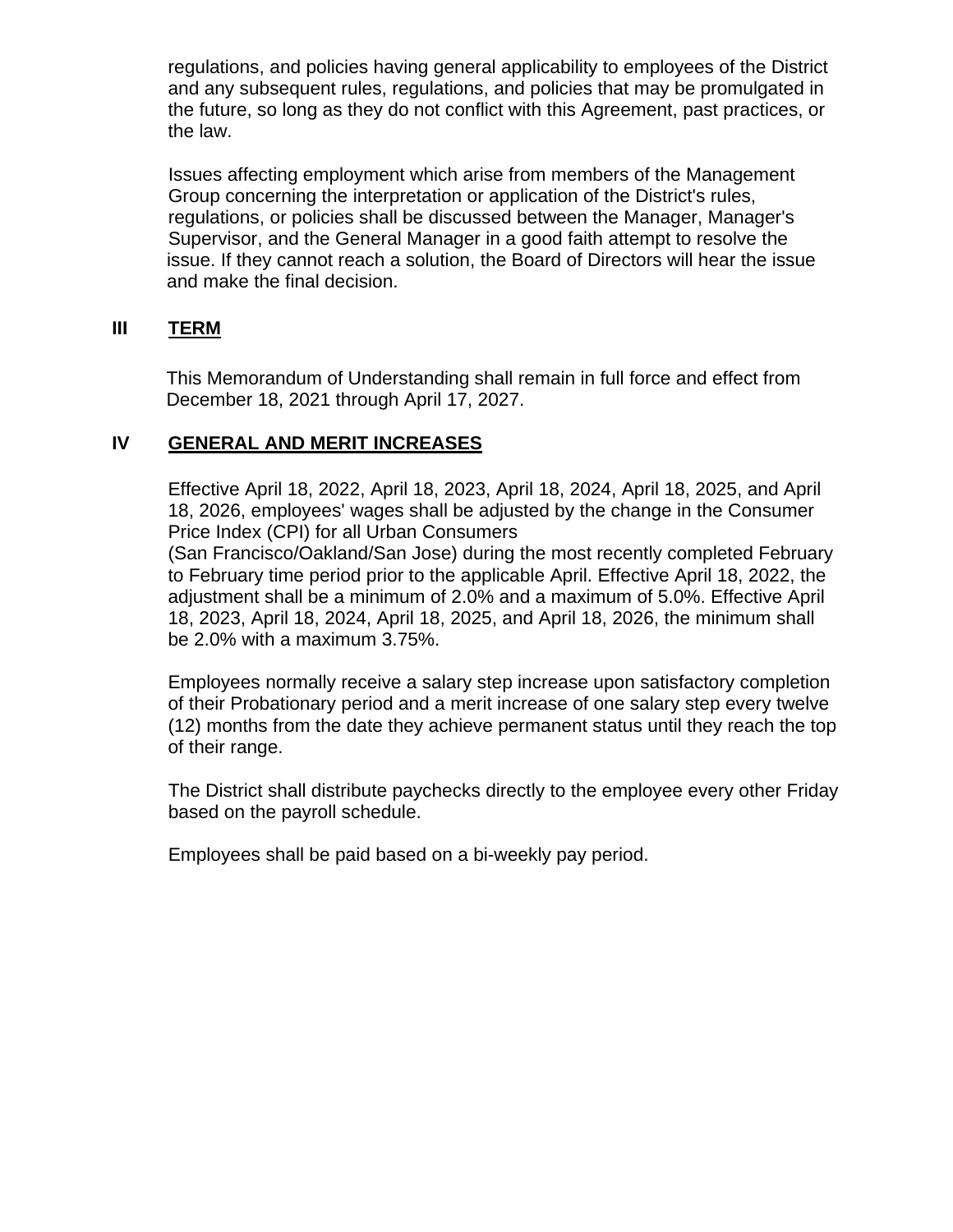# **V VACATION**

| <b>Years Employed</b> | Annual<br>Allowance | Maximum<br>Accrual |
|-----------------------|---------------------|--------------------|
| 0-3 Years             | 10 Days             | 20 Days            |
| $3-5$                 | 15                  | 30                 |
| $5 - 10$              | 16                  | 32                 |
| $10 - 15$             | 17                  | 34                 |
| $15 - 20$             | 20                  | 40                 |
| $20 - 25$             | 25                  | 50                 |
| $25+$                 | 30                  | 60                 |

The extra days accrued due to service of over five (5) years are credited to each employee's account on his /her anniversary date.

If an employee leaves the District for any reason he /she will be paid for any earned vacation time not used.

An employee may request a payment of the cash equivalent of vacation accruals subject to the following:

- 1. Employee must make an irrevocable election before the end of each calendar year to either (a) receive payment in the following calendar year of the cash equivalent of all or a portion of the vacation hours that will accrue during the following calendar year, or (b) to accrue those vacation hours as paid vacation during the following calendar year. Elections must be made every year and will not carry over from one calendar year to the next. If an employee fails to make an election, the employee will be deemed to have irrevocably elected to accrue all of the vacation hours that will accrue in the following calendar year as paid time off.
- 2. The election must designate the number of vacation hours being requested for payment. The payment cannot exceed the value of the maximum vacation accruals based on the employee's years of service in the year of payment up to a maximum of one hundred sixty (160) hours. An employee may request cash payment of the value of vacation hours the employee elected to convert to cash compensation before the end of the previous calendar year at any time during the current calendar year; provided, however, that no cash payment for the value of vacation hours will be made unless and until the vacation hours have been earned and accrued as detailed in the above accrual schedule.
- 3. Vacation hours an employee elects to convert to cash compensation in the following calendar year as described above will be converted to cash compensation based on the employee's hourly rate of pay in effect at the time of the payment request.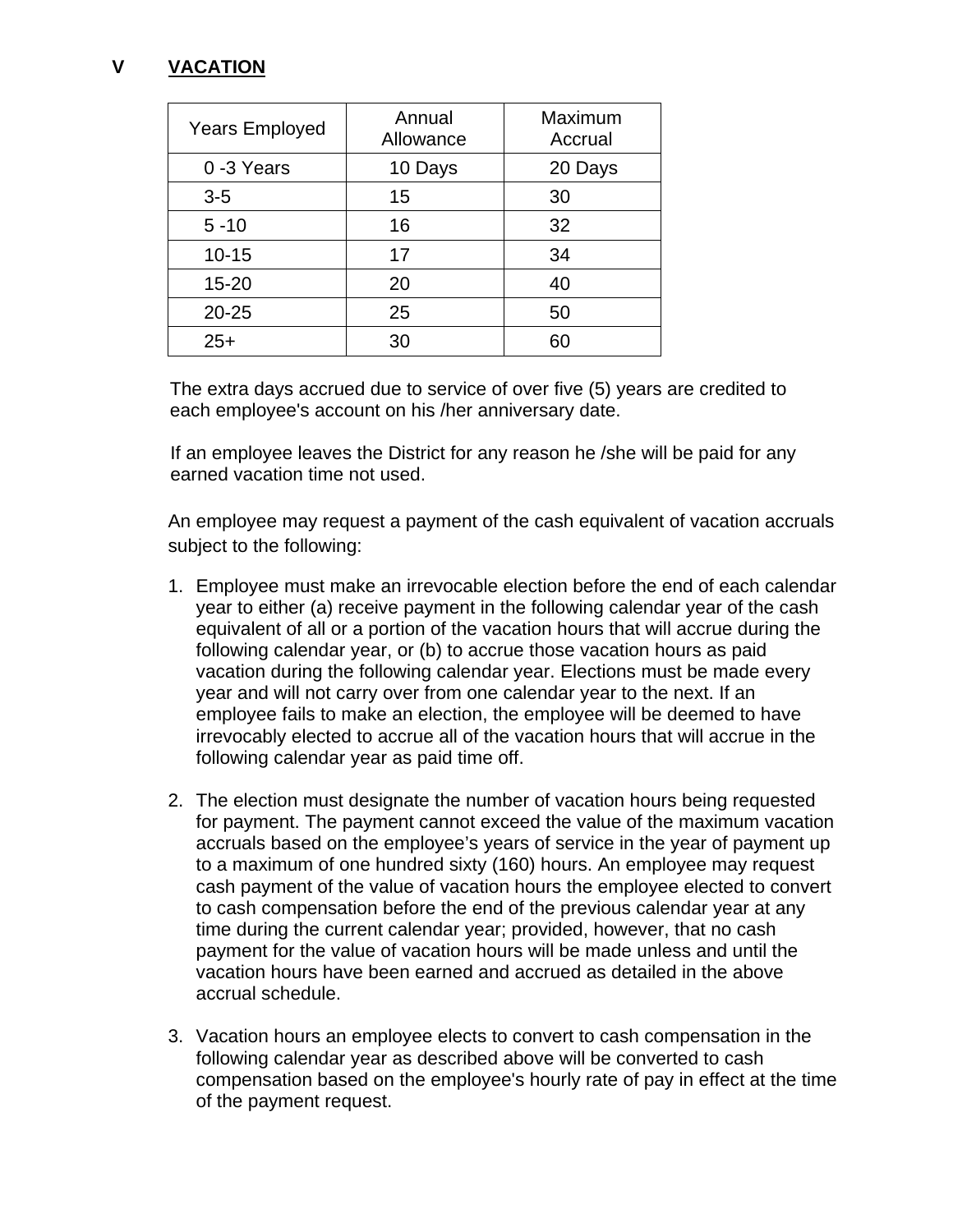Note the following exception to the above: payment of accumulated vacation time above the maximum annual accrual shall occur automatically on the anniversary date on which the time would be lost.

## **VI SICK LEAVE**

Employees earn twelve (12) days of sick leave per year. Sick leave may be used up to ten (10) days annually to attend to the health needs of an immediate family member. Also, in the event of a death in the employee's immediate family, the employee may be absent up to a maximum of ten (10) days and have the time off charged to his /her sick leave account.

Unused sick leave accumulates from one year to the next. There is no maximum limitation. The balance of unused accumulated sick leave is credited as longevity upon retirement.

| <b>Years of Service</b> | Pay-Off Credit<br>at Termination | Pay-Off Credit<br>at Retirement |
|-------------------------|----------------------------------|---------------------------------|
| $0 - 5$                 | 0%                               | $0\%$                           |
| $5 - 10$                | 25                               | 25                              |
| $10 - 25$               | 25                               | 35                              |
| $25+$                   | 25                               |                                 |

The following schedule shall apply for any payment of accumulated sick leave:

Employees hired or promoted into the Management Group effective on or after December 18, 2017, shall be subject to the following provision:

Any cash out of sick leave accruals shall be deducted from an employee's sick leave accrual bank at time of retirement. Any remaining balance shall be reported to Contra Costa County Employees' Retirement Association (CCCERA) as retirement service credit.

# **VII MEDICAL INSURANCE**

Current regular or probationary employees hired by the District shall be provided with health care options through CalPERS.

"Core Plans" – Effective upon the implementation of CalPERS, the District agrees to pay the full monthly premium cost of the Kaiser Permanente or Health Net SmartCare plan (the "Core Plans" for active employees).

The District will pay the CalPERS minimum required contribution amount toward the employee's health care coverage directly to CalPERS in accordance with CalPERS requirements. The District will make a contribution for the remaining amount (that portion of the District's contribution that exceeds the CalPERS minimum required contribution) to the District's Section 125 cafeteria plan for employees to allocate toward the cost of their health care benefits. If an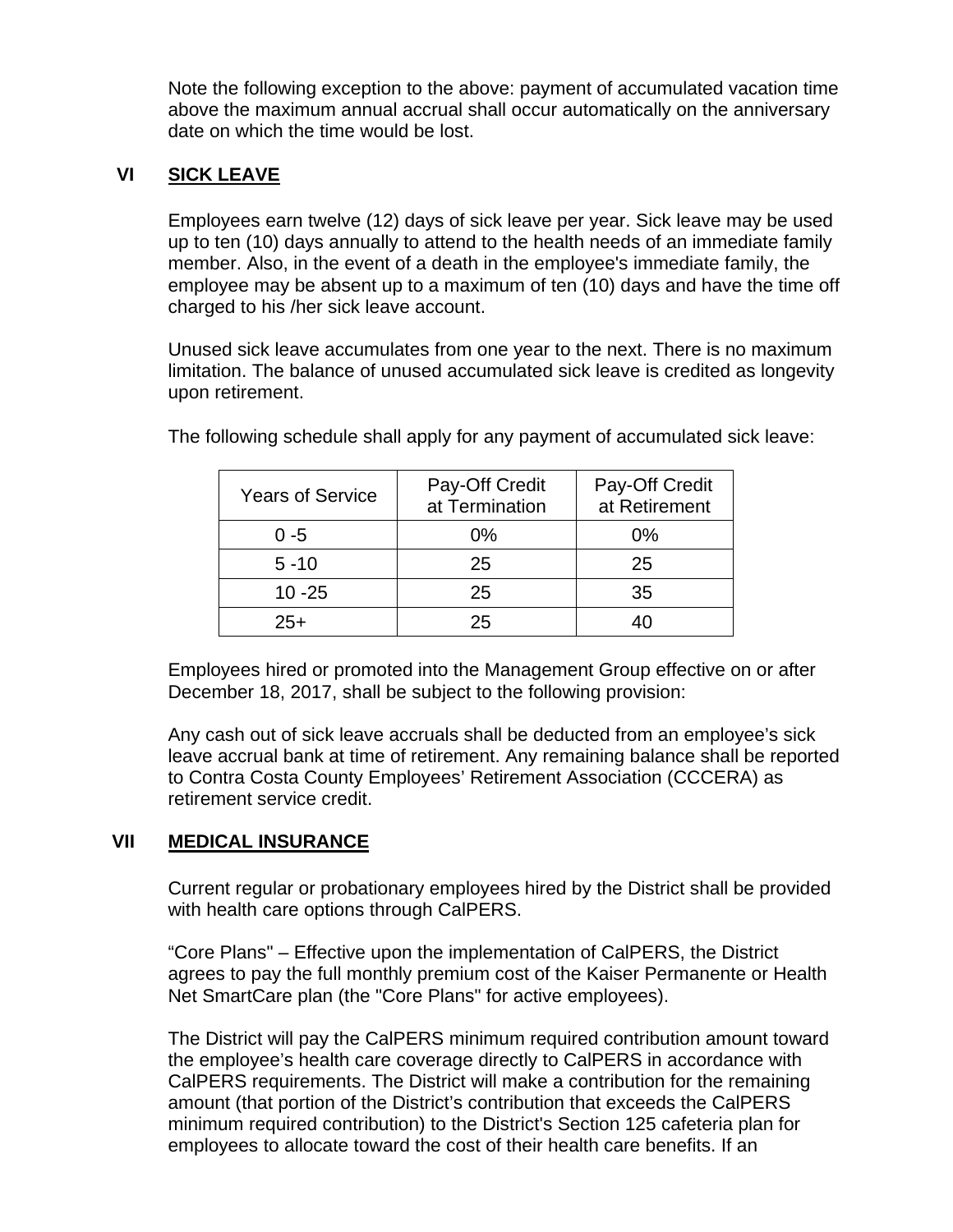employee selects any other plan that is offered by CalPERS that exceeds the cost of either of the Core Plans, the employee must pay the difference in premiums between the highest cost Core Plan and the plan he or she selects. If the selected plan is less than either of the core plans, employees shall not be reimbursed the difference.

If CalPERS no longer offers the Core Plans that the District has designated above, the parties agree to meet and confer to determine which plans will be designated as Core Plans.

Employees with dual health insurance coverage may withdraw from the District's health insurance plan and, effective the first full pay period following Board approval of this MOU, receive a District contribution to deferred compensation in the amount of \$400 per month in lieu of enrollment in the medical plan.

Vision Coverage: District shall provide fully paid vision benefits for all employees and qualified eligible dependents.

#### **RETIREE HEALTH BENEFITS AFTER THE TRANSITION TO CalPERS:**

Retiree Benefits: Employees are eligible for retiree medical benefits through CalPERS provided that they retire from the District within 120 days of separation from the District and begin receiving a retirement allowance from the Contra Costa County Employee's Retirement Association.

For employees who do not meet the eligibility requirements as outlined in Tiers I, II, and III, the District will only pay the minimum employer contribution that CalPERS requires toward medical coverage upon retirement from the District. The District will pay the CalPERS minimum required contribution amount toward a retiree's health care coverage directly to CalPERS in accordance with CalPERS requirements.

For those employees that are eligible for Tier I, II, or III benefits, the District will pay the CalPERS minimum required contribution amount toward the employee's health care coverage directly to CalPERS in accordance with CalPERS requirements. The District will contribute any amount that exceeds the CalPERS minimum required contribution, in accordance with the employees' Tier, to a retiree-only Health Reimbursement Account.

TIER II: Employees hired after May 1, 1985, will be covered by medical, dental, vision and reduced life insurance plans (\$10,000). The District will pay more than the minimum employer contribution that CalPERS requires, if the employees meets the "Rule of 65." For employees hired after May1, 1985 but before April 19, 2003 the Rule of 65 requires that an employee's age plus years of service with the District at the time of retirement total 65 with a minimum age of 50 and minimum of ten years of continuous service. For employees hired between April 19, 2003 and June 30, 2009 the Rule of 65 requires a minimum age of 55 years old and a minimum of 10 years of continuous service. If an employee meets the Rule of 65, effective upon the ratification of the MOU and the implementation of CalPERS, the District shall pay the full monthly premium cost of the Kaiser Permanente or Health Net SmartCare plan (the "Core Plans" for active employees).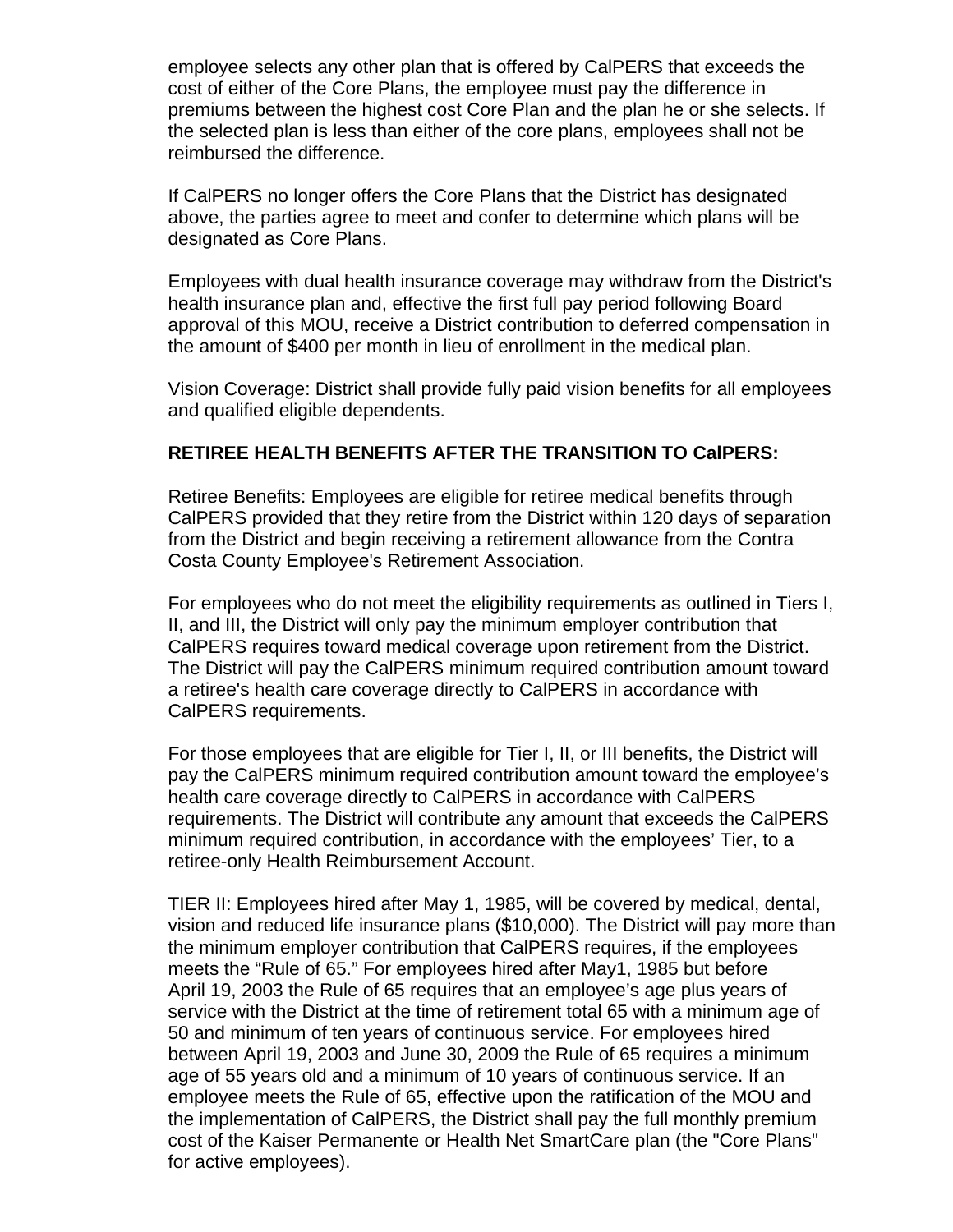At age 65, the District will pay 50% of the retiree's chosen Core Plan premium, or the minimum employer contribution that CalPERS requires, whichever is greater. The District will also pay 50% of the cost of the retiree's dental and vision coverage. Eligible employees' qualified dependents (as defined by the plan provider) who were covered as dependents at the time of retirement also shall be covered by medical, vision and dental plans with the exception that the District will only pay for the full cost of an eligible dependent's medical, vison and dental plan premiums until the eligible dependent's 65th birthday. At age 65, the District will pay 50% of a retiree's eligible dependent's core medical, dental and vision plan premiums.

TIER III: Employees hired after June 30, 2009 will be covered by medical, dental, and vision plans. The District will pay more than the minimum employer contribution that CalPERS requires toward the cost of the retiree's coverage, if the employee meets the "Rule of 70." The Rule of 70 requires that an employee's age plus years of service with the District at the time of retirement total 70 with a minimum age of 55 and minimum of ten years of continuous service. If an employee meets the Rule of 70, the District will pay 50% of the monthly premium cost of the retiree's chosen Core Plan, or the minimum employer contribution that CalPERS requires, whichever is greater and 50% of their vision premium. The District will also pay 50% of the core medical plan premium and vision premium for the retiree's spouse or domestic partner. The District will not pay for any coverage for other dependents of the retiree.

The District will pay 100% of the premium cost for dental for the retiree and spouse or domestic partner until they each reach the age of 65. At age 65, the District will pay 50% of the cost for dental coverage for the retiree and the spouse or domestic partner. For Tier III employees hired on or after April 18, 2013, the District will pay 50% of the premium cost for dental coverage for the retiree and spouse or domestic partner upon retirement.

"Core Plans" for those retirees under the age of 65 are Kaiser Permanente and Health Net SmartCare. For those retirees age 65 and older, the Core Plans are Kaiser Senior Advantage and United Healthcare. If a retiree selects any other plan that is offered by CalPERS that exceeds the cost of either of the Core Plans, the employee must pay, in addition to their share of the monthly premium, the difference in premiums between the highest cost Core Plan and the plan he or she selects. If the selected plan is less than either of the core plans, retirees shall not be reimbursed the difference.

#### COMMON TO ALL RETIREES:

At the time of an employee's retirement, all qualified dependents (as defined by the plan provider) who already were dependents at the time of retirement, shall continue to be covered by the District's medical, dental and vision plans in accordance with their Tier benefits as stated above. The District shall have no obligation to pay for coverage for more than two-party (retiree plus one) coverage for any new and different dependent added after the date of retirement.

**Medicare**: The medical coverage for retirees and their eligible dependents will be integrated with Medicare (Tier II and III) at age 65. For Tier II retirees, upon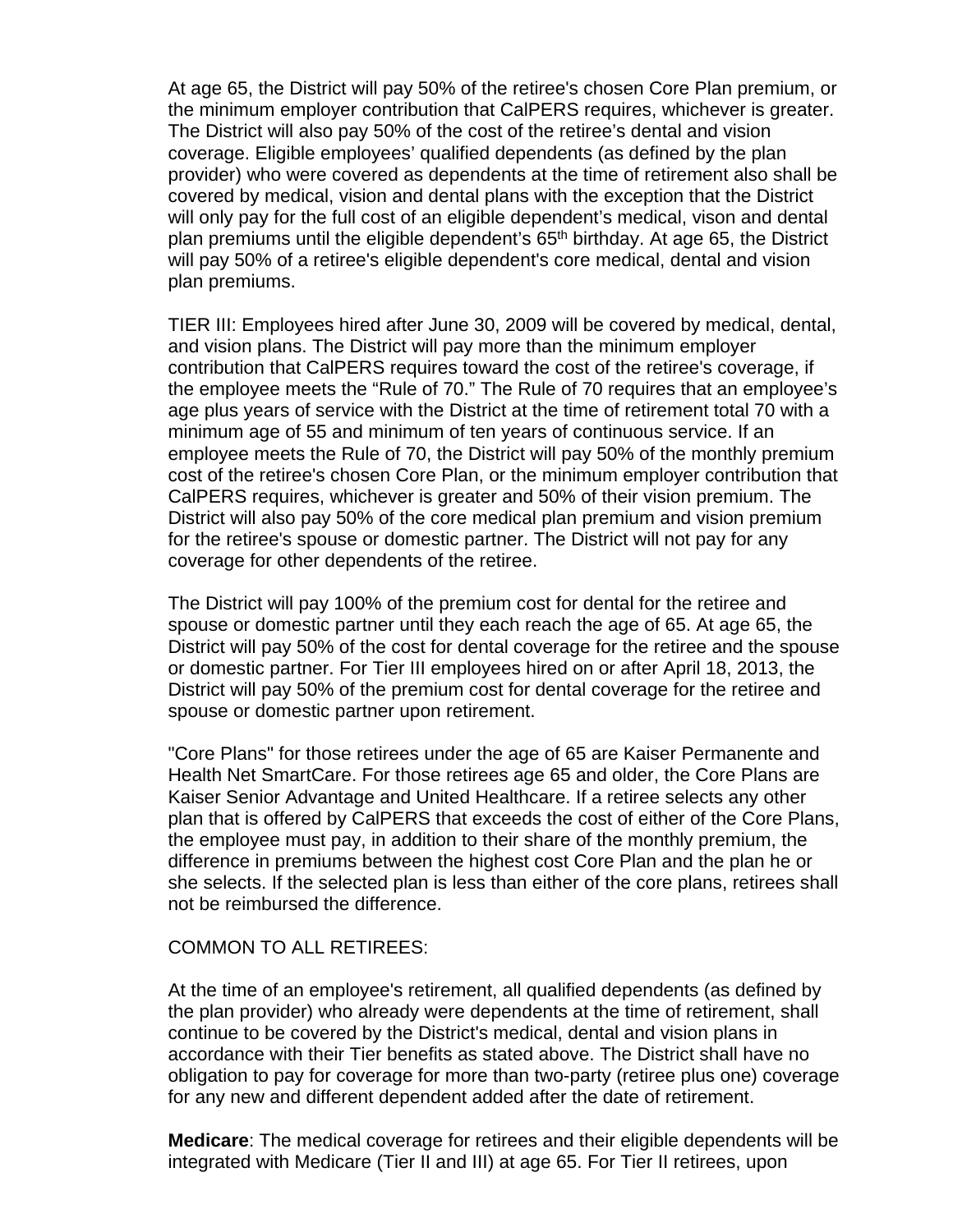submission of evidence of payment to Medicare, the District will reimburse the retiree and/or dependent for the cost of the Medicare (Part A and/or B) premiums. However, the District will not be responsible for any penalties or increased costs in the Medicare premium should the employee and/or eligible dependent not enroll in Medicare during the enrollment period surrounding his/her 65<sup>th</sup> birthday. For Tier III, the District will not reimburse any Medicare premiums.

The District will make a contribution to a Health Reimbursement Account (HRA) equal to the cost of the Medicare reimbursement based on the eligible Tier.

**Survivor Benefits**: Qualified dependents of a deceased employee/retiree will be eligible for the continuance of health and dental benefits at the same level as the retiree unless the dependents are no longer eligible under District or CalPERS rules, regulations or policies.

**Health Reimbursement Arrangement**: Active employees who are either (1) hired after June 30, 2009, and Contra Costa County Employees Retirement System (CCCERA) Legacy Members for California Public Employees' Pension Reform Act of 2013 (PEPRA) purposes, or (2) hired after June 30, 2019, and CCCERA PEPRA Members for those purposes will, effective May 9, 2022, automatically contribute 1.5% of base salary by mandatory pretax salary reduction each pay period to a health reimbursement arrangement (HRA) to be used to reimburse post-employment health insurance premiums.

# **VIII RETIREMENT PROGRAM**

Retirement is based upon a formula which includes the employee' s age, salary, and years of service.

Employees are responsible for paying the full share of the normal costs associated with the employee share as calculated by Contra Costa County Employees Retirement Association (CCCERA).

## **IX DENTAL PLAN**

The District shall provide a dental care program fully paid by the District. Delta Dental shall be the dental plan provider.

## **X DISABILITY INSURANCE**

All employees will be required to maintain a Long Term Disability Program. Employees shall pay the premiums for the Long Term Disability Program.

#### **XI LIFE INSURANCE**

The District provides term life insurance and accidental death and dismemberment coverage as follows:

The lesser of (a) an amount equal to two times the employee's annual earnings, the result rounded to the next higher multiple of \$1, 000 if not an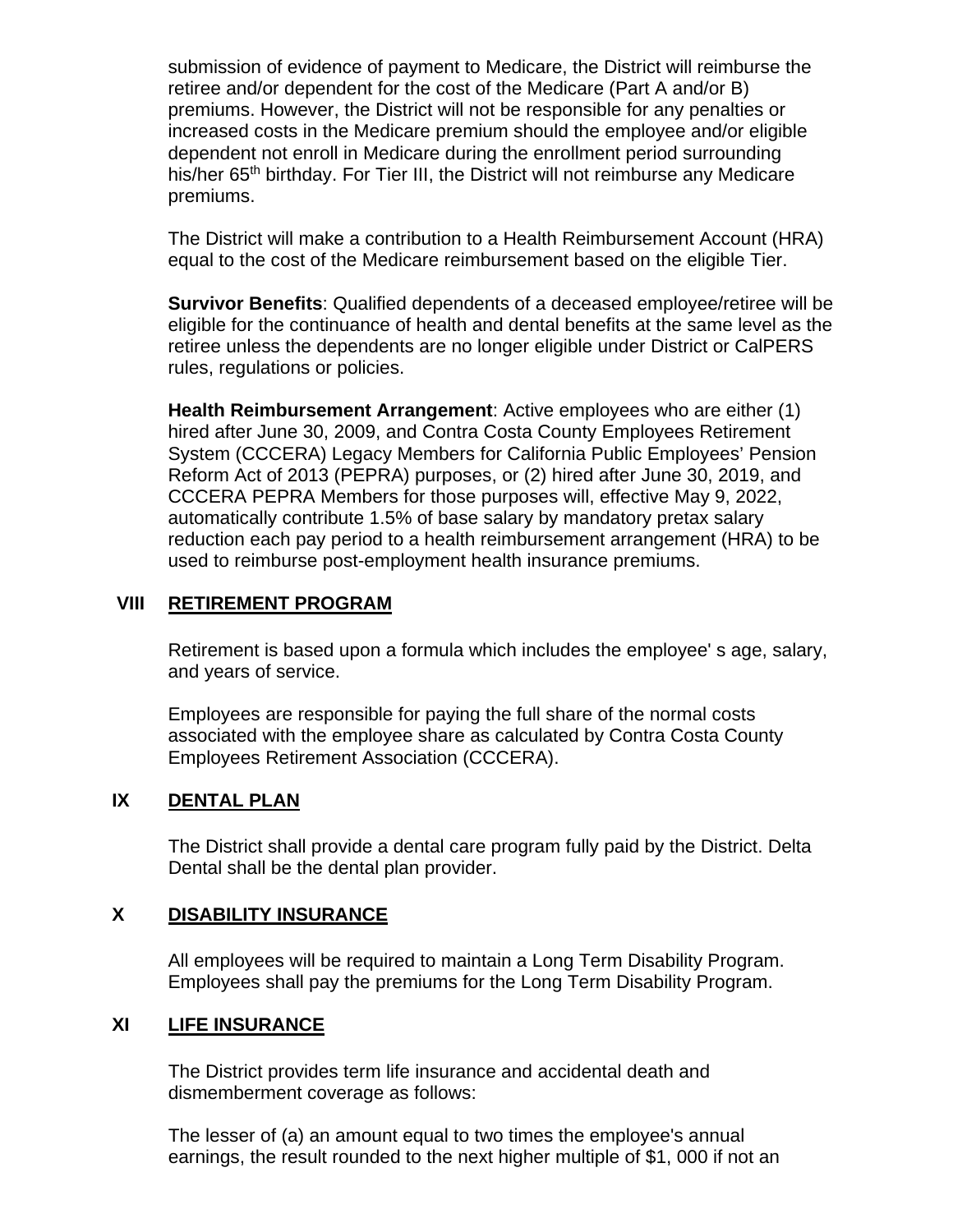exact multiple thereof, or (b) \$ 250,000.

Dependents term life insurance equals \$1,500 for employee's spouse and \$100 for employee's children according to attained age of 14 days or over but less than six months, and \$1,000 for children six months or over until age nineteen, unless a full -time student less than 23 years of age and dependent upon the employee for support.

# **XII OTHER LEAVES**

If an employee reports for jury duty, he /she may take time off with pay and not take any monies from the court (not including mileage allowance or meal expense) as a juror. Mileage allowance shall be kept by the employee under any circumstance.

Employees who are assigned to military duty are entitled to military leave in accordance with the provisions of applicable state laws (California Military and Veterans Code, Section 395 et. seq.).

For the purposes of State Disability Insurance, Pregnancy Disability Leave is effective the first date the employee is disabled. The District will require verification from the employee's physician. E.g. If an employee's last day of work is 9/1, and the baby is delivered on 10/1, then the effective date of Pregnancy Disability Leave will be 9/1. The combination of time off for approved Pregnancy Disability Leave and Family Medical Leave may not total more than seven months per occasion. This requires approval of the Department Director.

The District will comply with the provisions of the Family and Medical Leave Act and the California Family Rights Act. The District will require an employee to exhaust his /her sick leave prior to considering leave of absence without pay for the purposes of family and medical leave.

All Management Group employees will receive forty (40) hours per year administrative leave. These administrative leave hours will be credited to each employee's account on April 18<sup>th</sup> of each year.

# **XIII HOLIDAYS**

There are thirteen (13) paid holidays.

## **XIV CAFETERIA PLAN**

All employees shall be provided \$ 425 per month for use on the Cafeteria Plan. Yearly benefits will be calculated as of January 1 of each year. The employee may elect to take the full contribution in cash.

## **XV PROFESSIONAL EXPENSE REIMBURSEMENT**

Each manager shall have a Professional Expense Reimbursement not to exceed \$3,000 per fiscal year for their use in improving their knowledge and skills. This allowance would be used for professional, job -related training, class, or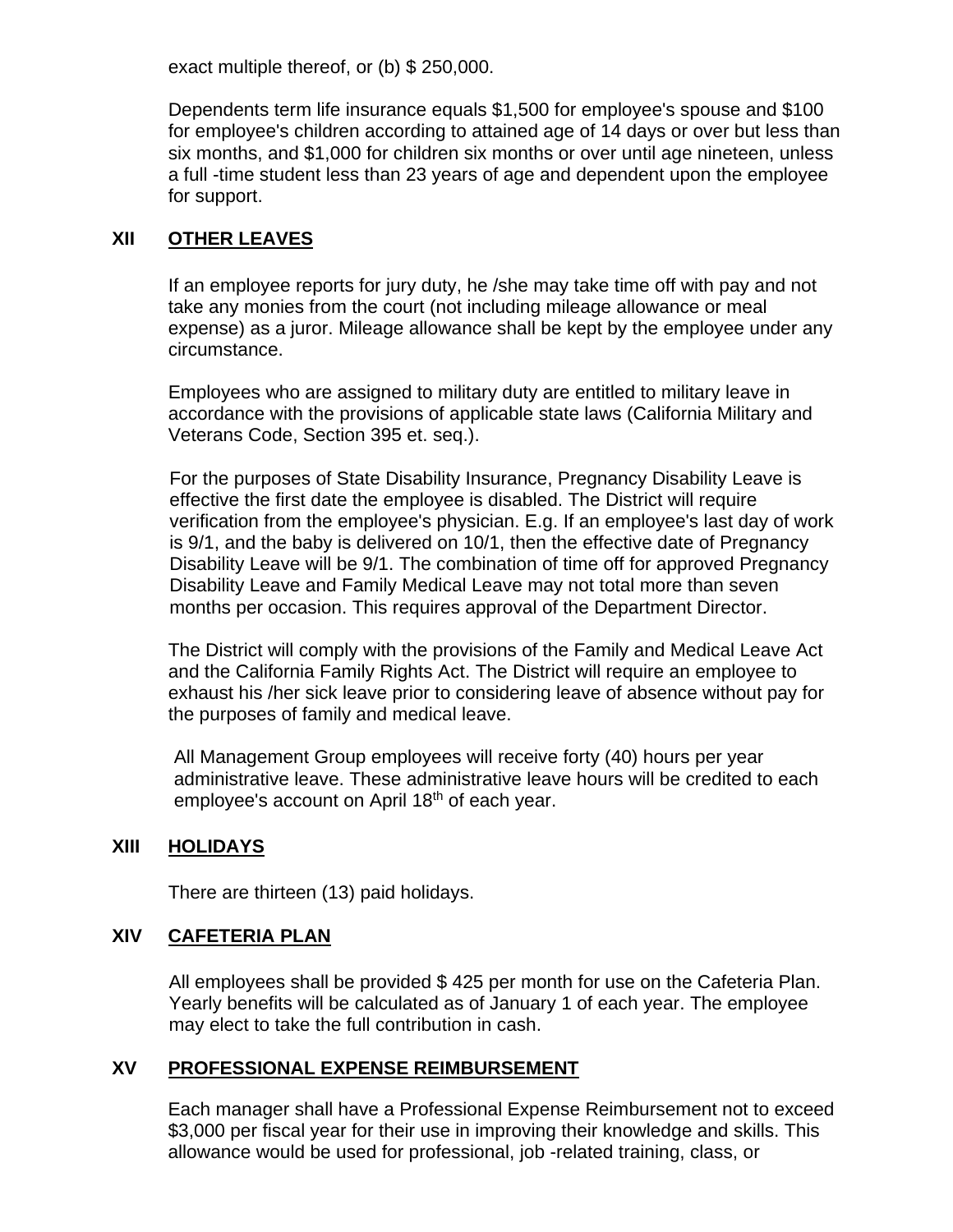conference requested by the manager. It is subject to approval by the General Manager. Travel would be limited to the U. S. and Canada unless the General Manager and the District Board approve attending functions outside the U. S. and Canada. The unused portion may carry over two additional fiscal years, allowing for a maximum expenditure in any fiscal year of \$9,000.

# **XVI REGISTRATION DIFFERENTIAL**

The District grants a five percent (5%) salary increase to employees who achieve registration or license as a Professional Engineer, Land Surveyor, or Certified Public Accountant in a position not requiring such registration or license.

## **XVII PROFESSIONAL REGISTRATION**

The District shall pay the registration and renewal fees for all professional registered engineers, licensed land surveyors, Certified Public Accountants, and those employees who hold a current California Wastewater Treatment Plant Operator's Certificate. The registration and /or certificate must be a requirement of the employee's classification.

# **XVIII LONGEVITY COMPENSATION**

Employees who have 10 years or more of continuous service in the District will receive an additional two and one-half percent (2-1/2%) salary increase.

An additional two and one-half percent (2-1/2%) longevity pay increase (for a total of 5%) will be granted to employees after twenty (20) years of continuous employment with the District.

# **XIX 401(a) PLAN AND DEFERRED COMPENSATION PROGRAM**

In lieu of Social Security, the District offers a 401(a) Plan. The District's contribution to the 401( a) Plan is an amount equal to that which normally would have been contributed to Social Security. If, during the term of this Memorandum of Understanding, the District is required by law to participate in the Social Security system, the District will cease contributing to the 401( a) Plan and will meet and confer on the change. The District also offers a Deferred Compensation Plan. Employee participation in the Deferred Compensation Plan is voluntary.

# **XX TERMINAL COMPENSATION**

The employee' s terminal compensation will be contributed by the District to the 401(a) plan at termination, retirement or resignation at 100% of total compensation, as defined in the 401(a) Plan Document under Section 5.03 (b), or the Internal Revenue Service maximum contribution limit, whichever is lower:

In no case will the total 401(a) contribution be in excess of Internal Revenue Code mandated limits in force at the time of termination, retirement or resignation.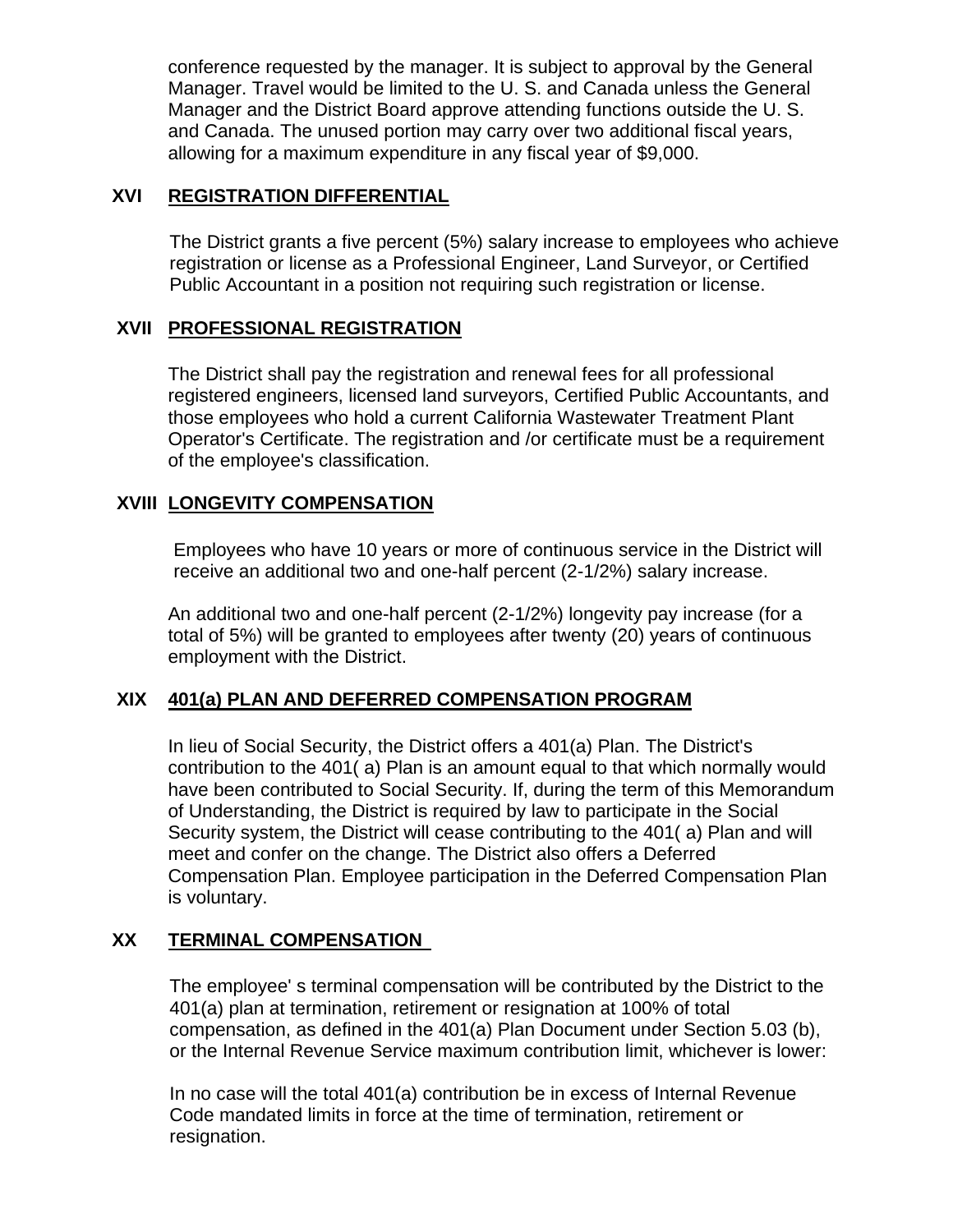Any other outstanding vacation or sick leave and earned overtime due the employee at the time of termination, retirement, or resignation will be calculated and issued to the employee with the final paycheck. All unused accumulated sick leave at the time of retirement is credited as longevity upon retirement.

# **XXI SALARY CONTINUANCE**

It shall be the general policy of the District to continue pay to an employee under the Salary Continuance Plan when an employee incurs a work -related injury or illness. This plan commences if the employee qualifies for temporary disability payments from Worker's Compensation for the disability and, if in the opinion of the District, the disability is work-related. If the injury or illness is determined legitimate, all of the employee's regular benefits will continue during the time this plan is in effect.

The salary continuance will be equivalent to seventy percent (70%) of gross salary less any Worker's Compensation payments.

The maximum period for which this plan could be used by an employee will be six (6) months or until a stable level of disability is reached, whichever comes first.

The Salary Continuance Plan will commence on the fourth day after the disabled employee leaves work as a result of the injury or illness after a three-day waiting period. However, if the injury or illness causes disability of more than twenty-one (21) days or necessitates hospitalization, the Plan will become effective from the first day the injured employee leaves work as a result of the injury or illness. The employee may use vacation or sick leave accrual during this waiting period.

## **XXII VEHICLES /MILEAGE**

Those employees driving their personal vehicle on District business, including Department Directors, shall be reimbursed by the District at the rate allowed by the Internal Revenue Service without tax consequences.

## **XXIII SAFETY EQUIPMENT**

Personal safety equipment required by the employee to perform his /her job duties will be provided by the District. The employee will be entitled to safety shoes and safety glasses in accordance with the applicable District policies and standards.

## **XXIV EMPLOYEE ASSISTANCE PROGRAM ( EAP)**

The District Employee Assistance Program shall be provided by the District to the employee.

## **XXV CELLULAR PHONES**

Employees are reimbursed for their work-related use of personal cell phones, including emergency response in accordance with Board Policy #009, Manager